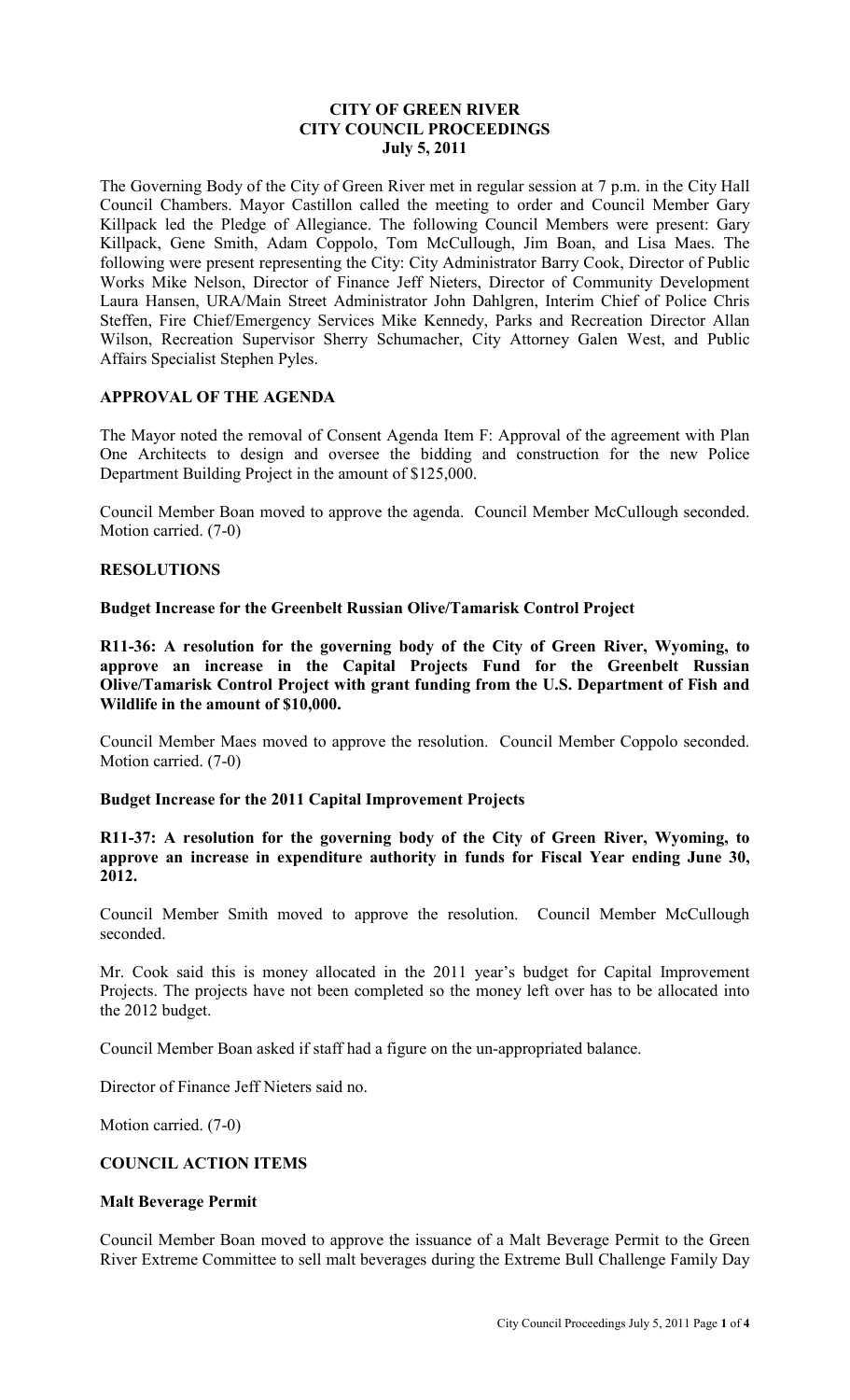on Saturday, July 9, 2011, from noon to 5:00 pm, at the Green River Rodeo Arena. Council Member McCullough seconded. Motion carried. (7-0)

## **Countywide Consensus Block Grant**

Council Member Maes moved to approve the Sweetwater County Resolution No. 11-01-GR-01 for the Chapter 32 Countywide Consensus Block Grant Funding, and authorized the Mayor to sign it. Council Member Boan seconded.

Mr. Cook said Chapter 32 is consensus money that is distributed to the 23 counties within Wyoming. Sweetwater County's allocation is \$2.3 million. The cities and towns have to come to a consensus for projects that have been approved by the county and 70% of the population of the county in order to use the monies for the projects. He said once the list of projects is agreed upon then it is sent to the state for review.

List of projects and amounts agreed upon by the groups are:

- Rodeo project \$1,916,324
- Superior  $$125,000$
- Granger \$92,000
- Baroil \$92,000
- Wamsutter \$92,000

The Rodeo project has been agreed on by the City of Rock Springs, the City of Green River, and the County.

Council Member McCullough said the county will be getting \$1 million plus \$375,000 and Rock Springs is going to get \$375,000 which comes to \$1.7 million. If the city cannot get more than \$375,000 out of the \$1.9 million then he will not support this. He feels the city should negotiate for more instead of taking less. He does not have a problem with the rodeo project but he would like to get a good amount for the city too.

Council Member Coppolo said the city should be coming up with ideas on how the money can be spent here in Green River.

The Mayor said he will be meeting with Larry Lloyd this week to discuss the needs of the city and what exactly the events complex is going to do.

Council Member Smith said he agrees that Green River needs to be there to get a piece of the pie. He said we need to make a stand on getting what we want and need.

Council Member McCullough called for the question.

Motion carried. (7-0)

## **Justice Assistance Grant Program Award**

Council Member Killpack moved to approve the acceptance of the JAG Grant money and to combine it with the monies awarded to the City of Rock Springs for the Interlocal Agreement between the City of Rock Springs, the City of Green River, and Sweetwater County, Wyoming. Council Member Smith seconded.

Council Member Coppolo asked if the council could see some of the plans for the building. He wants to make sure it is an attractive building and not an eye sore.

The Mayor asked if Chief Love had been replaced on the board.

Interim Police Chief Chris Steffen said Mr. Love would not be able to continue serving on the Joint Powers Communications Board since he was representing the city on the board and has retired from the city. He said someone would have to be appointed by the board. They are having a meeting on July 16, 2011. Lt. Steffen said he would be able to fill in until someone is appointed.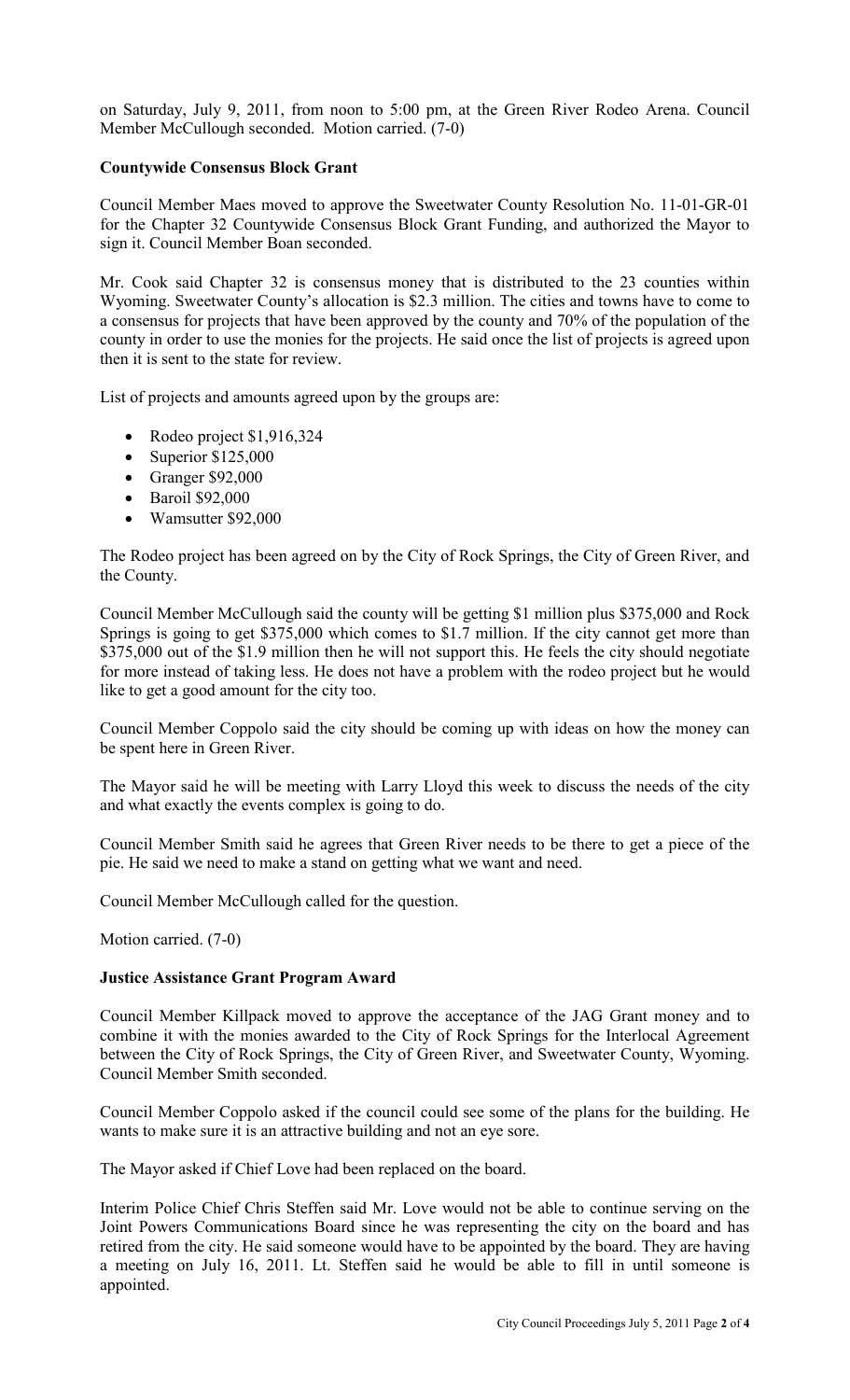Rock Springs Police Commander Clark Robinson said the council would have to appoint someone to the board.

Commander Robinson said Plan One Architect is the designer and they have the design on file. He would be happy to get a copy of the plans to council.

Council Member Coppolo asked if the council would be meeting before July 16, 2011 so they could appoint someone.

Mr. Cook said he could put it on the agenda for the July 12, 2011 workshop.

Motion carried. (7-0)

#### **CONSENT AGENDA**

Council Member Boan moved to approve the following consent agenda items. Council Member Coppolo seconded. Motion carried. (7-0)

- Renewal of the Mutual Aid Agreement with Sweetwater County Fire District #1 for the exchange of Emergency Response for the period of July 20, 2011 through July 19, 2012.
- Maintenance Agreement with Wireless Advanced Communications for the Police Department radio maintenance in the amount of \$18,042.
- Maintenance Agreement with Copier and Supply Co., Inc. for the Public Works Department Savin C5050D029 Document Center.
- Professional Service agreements for inflatable rentals with Custom Events for \$2,900.25 and GooseJumps, LLC for \$2,274.40 for the  $5<sup>th</sup>$  Annual Playful City USA/Health and Wellness Day.
- Agreement with Pierce Manufacturing to purchase two Fire Apparatus Pumpers in the amount of \$1,089,689.
- Minutes for: June 14, 2011 Council; June 14, 2011 Workshop; June 21, 2011 Council.
- Financial Reports and Payment of Bills: Prepaid Invoices = \$48,478.20 Outstanding Invoices = \$483,530.48 Pre-authorization Payments =  $$755,000.00$  Payroll Expenditures =  $$522,958.31$

## **CITY ADMINISTRATOR'S REPORT**

Mr. Cook said he received a letter from the State Land Investment Board and the city will be able to transfer the leftover money from the grant for the FMC Road and use it for another grant. The city will not have to return the \$900,000 to the state.

He said the Wyoming Association of Municipalities Fall Board Conference will be held in Green River on September 15-16, 2011.

He also discussed the workshop agenda.

## **CITY ATTORNEY'S REPORT**

Mr. West had nothing to report.

## **MAYOR AND COUNCIL REPORTS**

Council Member Killpack had nothing to report.

Council Member Boan asked for a list of the comp-time payout for the year.

He said he would like to hold a round table meeting every month where council can discuss what goals they would like to see the city accomplish. He said it would be informal and the press along with the public could come. He would like to start on Tuesday, July 26, 2011 at 6:30 pm.

Council Member Smith said he thinks it is a great idea.